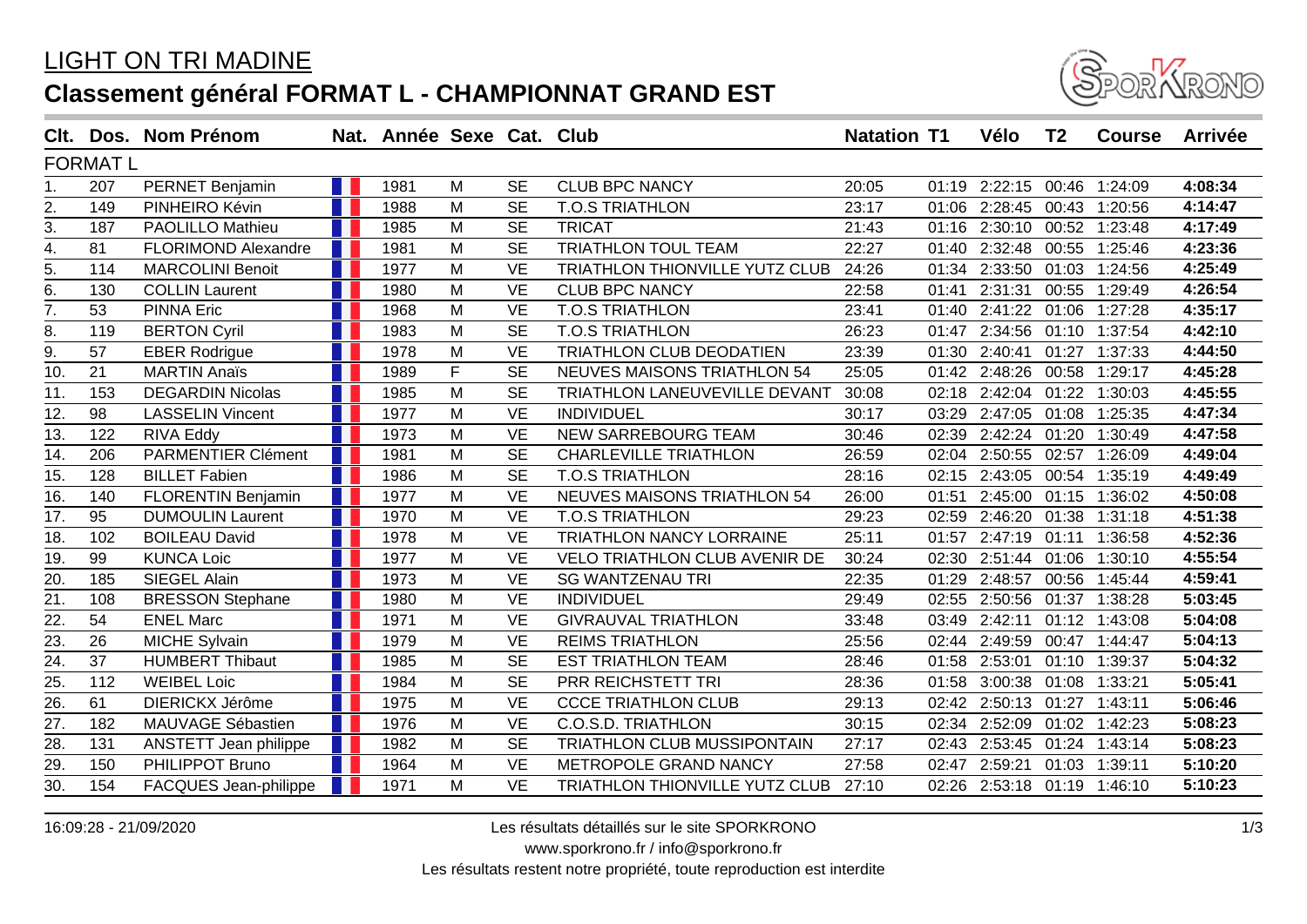## LIGHT ON TRI MADINE **Classement général FORMAT L - CHAMPIONNAT GRAND EST**



| Clt.              |                 | Dos. Nom Prénom            | Nat. | Année Sexe Cat. Club |   |                        |                                    | <b>Natation T1</b> |       | Vélo                        | T <sub>2</sub> | <b>Course</b> | <b>Arrivée</b> |
|-------------------|-----------------|----------------------------|------|----------------------|---|------------------------|------------------------------------|--------------------|-------|-----------------------------|----------------|---------------|----------------|
| 31.               | 77              | <b>COLLIGNON Sebastien</b> | H    | 1986                 | M | <b>SE</b>              | <b>C.O.S.D. TRIATHLON</b>          | 28:27              | 02:30 | 2:48:15                     | 00:57          | 1:50:29       | 5:10:38        |
| 32.               | 180             | <b>STAUNER Marc</b>        |      | 1979                 | M | <b>VE</b>              | TRIATHLON THIONVILLE YUTZ CLUB     | 24:40              | 03:29 | 3:06:34                     | 02:55          | 1:34:19       | 5:11:57        |
| 33.               | 117             | <b>LUDWIG Vincent</b>      |      | 1966                 | M | <b>VE</b>              | <b>TRIATHLON NANCY LORRAINE</b>    | 27:25              | 01:28 | 3:01:11                     |                | 01:07 1:43:25 | 5:14:36        |
| 34.               | 20              | <b>BERTELOODT Elodie</b>   |      | 1996                 | F | <b>SE</b>              | <b>REIMS TRIATHLON</b>             | 24:55              | 01:40 | 3:08:18                     | 00:58          | 1:38:52       | 5:14:43        |
| 35.               | 201             | <b>GOURDIER Jean-roch</b>  |      | 1972                 | M | <b>VE</b>              | TRI CLUB BISCHWILLER               | 26:39              | 02:31 | 2:54:17                     |                | 01:04 1:57:19 | 5:21:50        |
| 36.               | 118             | <b>SPINNER Christophe</b>  |      | 1966                 | M | <b>VE</b>              | <b>TRIATHLON CLUB MUSSIPONTAIN</b> | 29:30              | 02:27 | 2:52:32                     | 01:41          | 1:57:23       | 5:23:33        |
| 37.               | 188             | <b>DEBELLIS Serge</b>      |      | 1961                 | M | <b>VE</b>              | C.O.S.D. TRIATHLON                 | 25:20              | 02:18 | 2:56:57                     | 01:32          | 1:58:25       | 5:24:32        |
| 38.               | 157             | <b>VOISARD Pascal</b>      |      | 1960                 | м | <b>VE</b>              | <b>TRIATHLON TOUL TEAM</b>         | 30:05              | 03:04 | 3:04:48                     |                | 01:15 1:46:21 | 5:25:33        |
| 39.               | 62              | <b>SOULET Gilles</b>       |      | 1980                 | M | <b>VE</b>              | SARREGUEMINES TRIATHLON CLUB       | 30:07              | 02:52 | 3:03:03                     | 01:24          | 1:48:11       | 5:25:37        |
| 40.               | 7 <sup>1</sup>  | <b>GEISLER Marianne</b>    |      | 1987                 | F | <b>SE</b>              | <b>CLUB BPC NANCY</b>              | 28:17              | 02:14 | 3:05:45                     | 01:29          | 1:48:04       | 5:25:49        |
| 41.               | 174             | <b>DOYEN Lionel</b>        |      | 1969                 | M | <b>VE</b>              | <b>VERDUN MEUSE TRIATHLON</b>      | 31:08              | 03:31 | 3:00:49                     | 01:08          | 1:49:20       | 5:25:56        |
| 42.               | 5               | <b>STEIN Delphine</b>      |      | 1993                 | F | <b>SE</b>              | TRIMOVAL MOLSHEIM                  | 30:36              | 03:06 | 3:12:19                     | 01:26          | 1:39:19       | 5:26:46        |
| 43.               | 103             | <b>MULLER Geoffrey</b>     |      | 1984                 | M | <b>SE</b>              | <b>METZ TRIATHLON</b>              | 30:26              |       | 02:32 3:05:51               | 00:57          | 1:47:25       | 5:27:11        |
| 44.               | 164             | <b>PIERRE Nicolas</b>      |      | 1983                 | M | <b>SE</b>              | <b>INDIVIDUEL</b>                  | 29:00              | 02:29 | 3:02:32                     |                | 01:12 1:52:57 | 5:28:10        |
| 45.               | 138             | NOEL Jean-marc             |      | 1973                 | M | <b>VE</b>              | <b>T.O.S TRIATHLON</b>             | 30:34              | 02:53 | 3:05:45                     | 01:30          | 1:47:36       | 5:28:18        |
| 46.               | 170             | <b>CARTERET Jean-louis</b> |      | 1961                 | M | <b>VE</b>              | E.C.A. CHAUMONT TRIATHLON          | 34:38              | 02:40 | 2:57:21                     | 01:41          | 1:54:51       | 5:31:11        |
| 47.               | 43              | <b>WILHELM Thomas</b>      |      | 1993                 | M | <b>SE</b>              | <b>TRIATHLON CLUB SAINT AVOLD</b>  | 34:00              | 04:31 | 2:53:35                     | 01:16          | 1:58:01       | 5:31:23        |
| $\overline{48}$ . | 24              | FOLGOA Remi                |      | 1981                 | M | <b>SE</b>              | <b>GIVRAUVAL TRIATHLON</b>         | 26:06              | 01:40 | 3:05:23                     | 01:04          | 1:57:46       | 5:31:59        |
| 49.               | 30              | <b>SARAZIN Sébastien</b>   |      | 1981                 | м | <b>SE</b>              | <b>INDIVIDUEL</b>                  | 35:58              | 03:06 | 2:59:44                     | 01:54          | 1:56:07       | 5:36:49        |
| $\overline{50}$   | 105             | <b>SATTLER Olivier</b>     |      | 1967                 | M | <b>VE</b>              | <b>GERARDMER TRIATHLON</b>         | 31:15              | 02:13 | 3:06:49                     | 01:32          | 1:57:08       | 5:38:57        |
| 51.               | 158             | <b>MILLION Olivier</b>     |      | 1969                 | м | <b>VE</b>              | <b>TRIATHLON CLUB MUSSIPONTAIN</b> | 28:25              | 01:54 | 3:05:25                     | 02:25          | 2:01:56       | 5:40:05        |
| $\overline{52}$   | 101             | <b>DEPRET Laurent</b>      |      | 1981                 | M | $\overline{\text{SE}}$ | SARREGUEMINES TRIATHLON CLUB       | 29:48              | 02:20 | 3:06:20                     | 01:13          | 2:01:13       | 5:40:54        |
| 53.               | 176             | <b>FRANZOI Alexandre</b>   |      | 1979                 | M | <b>VE</b>              | <b>VERDUN MEUSE TRIATHLON</b>      | 29:59              | 03:17 | 3:15:34                     | 01:24          | 1:52:10       | 5:42:24        |
| $\overline{54}$ . | 200             | <b>CORIOL Boris</b>        |      | 1985                 | M | <b>SE</b>              | TRI CLUB BISCHWILLER               | 29:53              | 03:07 | 3:14:38                     | 01:23          | 1:53:54       | 5:42:55        |
| 55.               | 109             | <b>HACQUARD Stephane</b>   |      | 1975                 | м | <b>VE</b>              | <b>NEUVES MAISONS TRIATHLON 54</b> | 27:18              | 02:35 | 3:19:38                     | 01:45          | 1:53:48       | 5:45:04        |
| $\overline{56}$   | $\overline{34}$ | <b>MAHOU Franck</b>        |      | 1976                 | M | <b>VE</b>              | TRIATHLON CLUB MUSSIPONTAIN        | 50:40              | 04:45 | 2:48:32                     | 02:40          | 1:58:46       | 5:45:23        |
| 57.               | 14              | <b>MANTZ Ludivine</b>      |      | 1976                 | F | <b>VE</b>              | <b>METZ TRIATHLON</b>              | 28:04              | 02:47 | 3:18:15                     | 01:04          | 2:00:28       | 5:50:38        |
| $\overline{58}$ . | 12              | <b>WALTER Delphine</b>     |      | 1974                 | E | <b>VE</b>              | TRIATHLON THIONVILLE YUTZ CLUB     | 30:11              | 02:44 | 3:17:14                     | 01:27          | 1:59:15       | 5:50:51        |
| 59.               | 29              | PETITDEMANGE Gérard        |      | 1959                 | м | <b>VE</b>              | <b>METZ TRIATHLON</b>              | 34:45              | 05:01 | 3:14:00                     |                | 01:46 1:55:44 | 5:51:16        |
| 60.               | 173             | <b>BIGNAND Thierry</b>     |      | 1969                 | M | <b>VE</b>              | <b>KRONOS TRIATHLON</b>            | 29:43              | 03:27 | 3:04:12 01:49               |                | 2:12:29       | 5:51:40        |
| 61.               | 139             | <b>DURAND Benoit</b>       |      | 1967                 | M | <b>VE</b>              | TRIATHLON THIONVILLE YUTZ CLUB     | 36:53              |       | 06:31 3:12:48 03:24 1:52:56 |                |               | 5:52:32        |

16:09:28 - 21/09/2020 Les résultats détaillés sur le site SPORKRONO

www.sporkrono.fr / info@sporkrono.fr

Les résultats restent notre propriété, toute reproduction est interdite